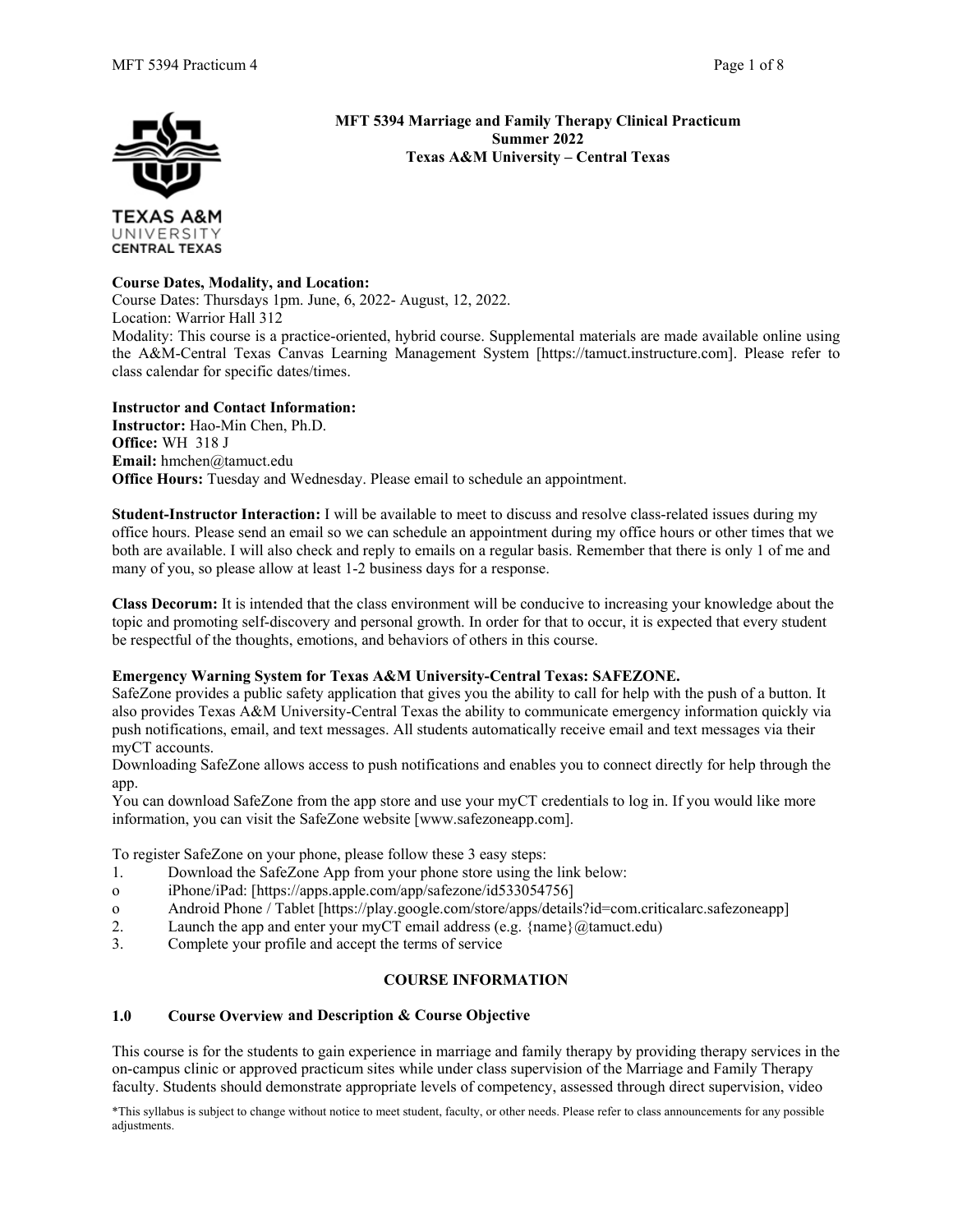supervision, as well as case conference, maintaining appropriate documentation of clinical work, and meeting clinical hours requirement as described in the departmental handbook. Prerequisite(s): MFT 5301, MFT 5307, MFT 5383, MFT 5391, MFT 5392 and MFT 5393.

## **2.0 Intended Student Outcomes**

Students will:

1. Demonstrate basic and systemic therapeutic techniques. (SLO-2)

2. Assess how contextual issues affect individual lives and relational dynamics. (SLO-3)

3. Formulate and execute treatment plans based on individual issues, relational dynamics, and contextual issues.  $(SLO-4)$ 

4. Assess the influence of their social location and personal experiences on the conceptualization and intervention of cases. (SLO-5)

Class relevant Core Competencies (CCs) from the Commission on Accreditation of Marriage and Family Therapy Education (COAMFTE) are:

2.1 Students will demonstrate the ability to conceptualize client systems through a MFT lens.

2.1.2.1 Students will describe members of client systems, including identified patient, significant others, relevant identifiers, and background information. Addresses CCs 1.3.2, 1.5.3, 2.3.7, and 5.3.2.

2.1.2.2 Students will identify the client system's presenting problem. Addresses CCs 1.3.1 and 2.3.9.

2.1.2.3 Students will analyze client systems using various MFT theoretical concepts of their choosing (e.g. Structural Therapy, Solution-Focused, Narrative, etc.) by developing appropriate hypotheses regarding the client system based on these concepts. Addresses CCs 1.1.1, 1.1.2, 1.2.1, 2.2.3, 2.3.8, 4.1.1, and 4.1.2. 2.2 Students will clinically assess client systems.

2.1..1 Students will assess an IP's mental status and diagnose them according to the latest version of the DSM. Addresses CCs 1.2.2, 2.1.1, 2.1.2, 2.1.5, 2.1.6, 2.3.1, and 2.3.4.

2.1..2 Students will assess medical issues that should be considered in assessment and treatment. Addresses CCs 2.2.5 and 3.1.3.

2.1..3 Students will assess relevant legal and ethical issues as they arise in therapy. Addresses CCs 3.3.6, 3.4.3, 5.1.1, 5.1.2, 5.1.4, 5.2.1, 5.3.4, 5.3.5, and 5.3.6.

2.1..4 Students will recommend appropriate medical, psychiatric, or other support referrals as they arise in therapy. Addresses CCs 1.2.3, 2.2.4, and 3.5.2.

2.1..5 Students will develop prognoses of client systems, appropriate treatment modalities, and appropriate frequency of therapy. Addresses CCs 1.3.2, 1.4.1 and 2.1.2.

2.1..6 Students will evaluate their assessment in light of contextual and systemic factors. Addresses CCs 2.4.1, 2.4.2, 2.4.3, and 2.4.4.

2.3 Students will critically analyze and further develop their approach to therapy.

2.1..1 Students will analyze how MFT theories are used with various client and contraindications of use of theories.

Addresses CCs 1.1.1, 1.1.2, 1.1.4, 2.1.6, 2.3.3, 2.4.2, 3.1.1, 4.1.1, 4.1.2, 4.2.1, 4.3.1,4.5.3, and 5.3.8.

2.1..2 Students will articulate how change occurs based on use of theories. Addresses CCs 2.2.1, 3.3.3, 4.2.2, and 4.3.1

2.1..3 Students will consider how client factors and contextual factors influence student's therapeutic approach Address CCs 1.2.1, 1.2.2, 2.1.1, 2.1.2, 2.2.3, 4.3.1, 4.5.2, and 5.4.2.

2.1..4 Students will define their role in the therapeutic process. Addresses CCs. 1.3.6, 3.5.1, 5.3.10, and5.4.2. 2.4 Students will assess the influence of their social location and personal experiences on the conceptualization and intervention of cases.

2.1..5 Students will identify their social location. Addresses CCs 1.2.1 and 3.4.5

2.1..6 Students will be conscious of and analyze their reactions and interactions with clients. Addresses CCs 3.4.5, 5.3.10, and 5.4.2.

2.1..7 Students will articulate how social location and personal experiences influences therapeutic work. Addresses CCs 3.4.5, 5.3.10, 5.4.2, and 5.5.2.

2.5 Students will complete program practicum requirements legally, ethically, and competently.

2.1..8 Students will comply with federal, state, and local laws regarding necessary client contact practicum hours, liability insurance, HIPAA, etc. Addresses CCs 5.1.1 and 5.3.9.

2.1..9 Students will understand and explain the rules and practices of their practicum sites Address CCs 1.3.4 and 5.1.3.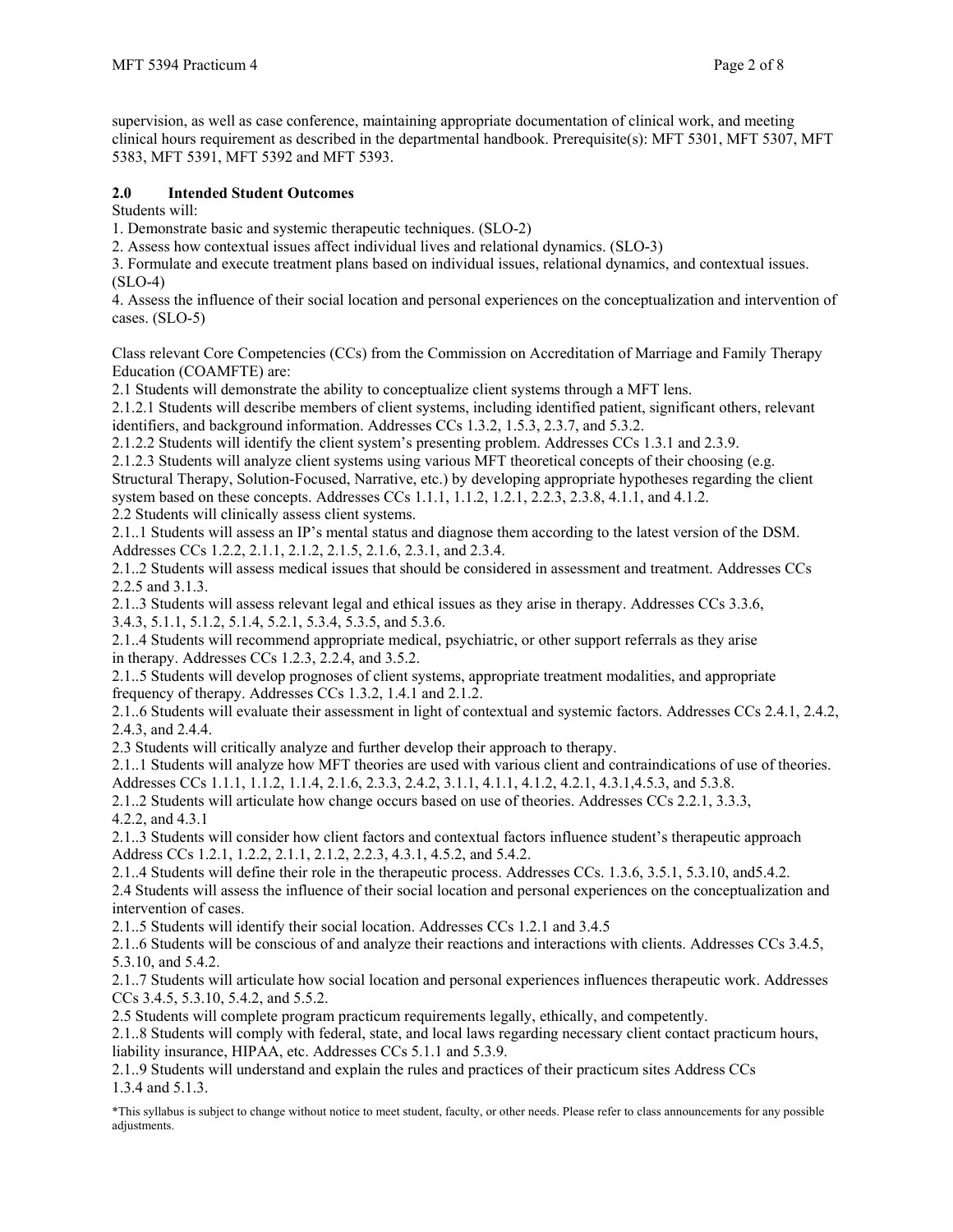2.1..10 Students will report documentation in accordance with legal and ethical obligations (e.g. HIPAA compliant). Addresses CCs 1.5.2 and 1.5.3.

2.1..11 Students will solicit and integrate supervisor feedback. Addresses CCs 2.5.1, 4.3.12, 4.5.1, 5.2.4,5.5.2, and 5.5.3.

# **3.0 Ethics**

Students are expected to conduct themselves in a professional and ethical manner at all times. They are expected to maintain confidentiality of all information related to clients, as well as all information related to cases presented in practicum/internship classes. This is the student's responsibility regardless of procedures in place at the site. Students are responsible to know and follow legal and ethical confidentiality practices of the field placement site, as well as applicable codes of ethics. Knowledge of HIPAA and/or FERPA is expected. In addition, students shall not use any client identifying information in any practicum/internship documentation, including tapes. Students shall secure tapes and other client information that may be necessary for class in a way that is secure, legal, and ethical. Tapes, transcripts, case studies, or other client information used for class shall be destroyed in an appropriate manner (i.e., shredding) as soon as they have been evaluated unless it is the policy of the site to maintain and secure all tapes. Any questions regarding confidentiality must be discussed with the university instructor as well as the site supervisor.

Committing an ethical violation during practicum/internship would have academic consequences. At minimum, the supervisor's evaluation (which includes an ethics component) will reflect the ethical violation(s). Depending on the severity of the violation, the student's response to becoming aware of the violation, and other circumstances, an ethical breach could potentially result in failure of the course.

All students must have appropriate liability insurance for the duration of their practicum experience or their hours will not be counted

## **4.0 Required Reading**

The purpose of this course is for gaining clinical experience; students should already have sufficient knowledge on theory and technique to begin practice. As such, there are no required textbooks for this course. Following texts are recommended, not required. The professor may also instruct students to read additional materials on topics relevant to cases they are treating for the purpose of better client care. Recommended texts:

American Psychiatric Association. (2022). *The Diagnostic and Statistical Manual of Mental Disorders, Fifth Edition, Text Revision (DSM-5-TR)*. Washington, DC: American Psychiatric Association.

Gehart, D. R., & Tuttle, A. R. (2003). *Theory-based treatment planning for marriage and family therapists: Integrating theory and practice*. Pacific Grove, CA: Brooks/Cole-Thomson Learning.

## More information about DSM-5-TR:

[https://psychiatry.org/psychiatrists/practice/dsm#:~:text=Diagnostic%20and%20Statistical%20Manual%20of,\(DSM](https://psychiatry.org/psychiatrists/practice/dsm#:%7E:text=Diagnostic%20and%20Statistical%20Manual%20of,(DSM%2D5%2DTR)&text=The%20Diagnostic%20and%20Statistical%20Manual,than%20200%20subject%20matter%20experts) [%2D5%2DTR\)&text=The%20Diagnostic%20and%20Statistical%20Manual,than%20200%20subject%20m](https://psychiatry.org/psychiatrists/practice/dsm#:%7E:text=Diagnostic%20and%20Statistical%20Manual%20of,(DSM%2D5%2DTR)&text=The%20Diagnostic%20and%20Statistical%20Manual,than%20200%20subject%20matter%20experts) [atter%20experts.](https://psychiatry.org/psychiatrists/practice/dsm#:%7E:text=Diagnostic%20and%20Statistical%20Manual%20of,(DSM%2D5%2DTR)&text=The%20Diagnostic%20and%20Statistical%20Manual,than%20200%20subject%20matter%20experts)

## **COURSE REQUIREMENTS**

## **5.0 Course Requirements**

All writing submitted to the instructor should be a final draft, free of spelling, grammatical, stylistic, and typographical errors. Students are encouraged to allow ample time for writing, keeping in mind the frequency of computer glitches. Late assignments will *not* be accepted. Extension of assignments will only be given to legitimate reasons as the ones listed under excused absences. See 9.0 Absence and Grading of this syllabus for more details.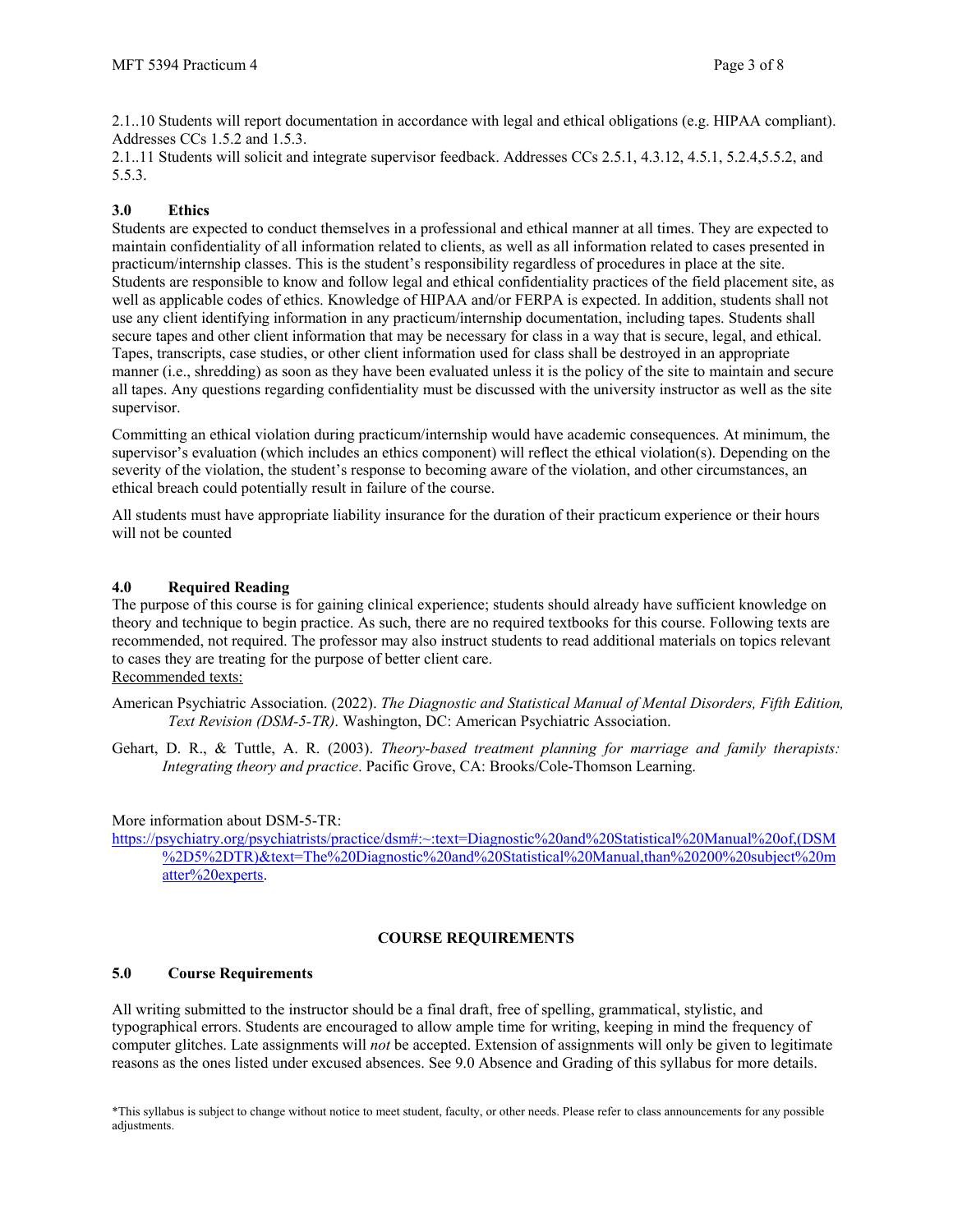Attending group and individual supervision is ethical and crucial for beginning therapists. *Unexcused absence* from classes will result in failing this course. If you experience any difficulty attending the class, please talk to the instructor as soon as possible.

### **Assignments:**

- **5.1 Clinical Goals and Self Evaluation** The form is posted on Canvas. Please complete it and submit on Canvas by **6/16**. Grade of this assignment: Pass/Fail. (Addresses Student Outcome 2 &4).
- **5.2 Case Presentation -** Each student should sign up for **1** formal presentation (with written handouts) at the first day of class. Each presentation should include information about one of your current cases to the practicum group. The case presentation format should follow the class handout posted on Canvas. This assignment is intended for the student to learn how to analyze and summarize current clinical cases from their practicum site. The student is also expected to identify current needs/issues and present it orally for peer consultation and feedback. The instructions for this assignment are below.

Client identifying information such as full names should NOT be used in this assignment. For example, use initial or fake name instead. The written portion should contain: Genogram, relevant demographic information, assessment/diagnostic evaluation, individual, couple, or family strengths, theoretical model(s) applied to case and course of treatment, and assistance needed. The written portion should be available during your presentation. See class handout for required format. All students in the class are expected to actively participate in the discussion with questions, comments, observations, and suggestions. Your written handout is due by **12pm the day before your presentation**. Upload your written handout to **Canvas assignment** by this deadline. Grade of this assignment: Pass/Fail. (Addresses Student Outcome1-4)

- **5.3 Individual Supervision -** Students should work in pairs to sign up for **1** individual supervision with the faculty to review their current cases, required paperwork, and issues relating to their clinical performance. Attending supervision is important and ethical for student therapists. Missed supervision due to excused absence has to be rescheduled. Failure to attend will result in failing this course. Grade of this assignment: Pass/Fail. (Addresses Student Outcome 1-4)
- **5.4 Required Paperwork -** Students are required to complete clinical hour logs each week and obtain faculty and clinical supervisor's signatures. Students must complete all paperwork required by the program and department. Failure to complete required paperwork on a timely manner is unethical. Grade of this assignment: Pass/Fail. (Addresses Student Outcome 1-4)
- **5.5 Supervisor Evaluation -** The faculty supervisor will meet with students for individual or group supervision and will sign their hour logs. Both faculty and site supervisors are required to submit a TAMUCT supervisor evaluation for the student at the end of the practicum experience. Semester grade of this practicum class will depend on the faculty supervisor's evaluation. (Addresses Student Outcome 1-4)
- **5.6 Liability Insurance -** All students must have appropriate liability insurance. Practicing without liability insurance is grounds for failing the course and dismal from the program. Grade of this assignment: Pass/Fail

#### **6.0 Grading Criteria Rubric and Conversion**

This class is designated as a pass/fail course. In order to receive a pass of this course, students have to receive pass of ALL assignments described above.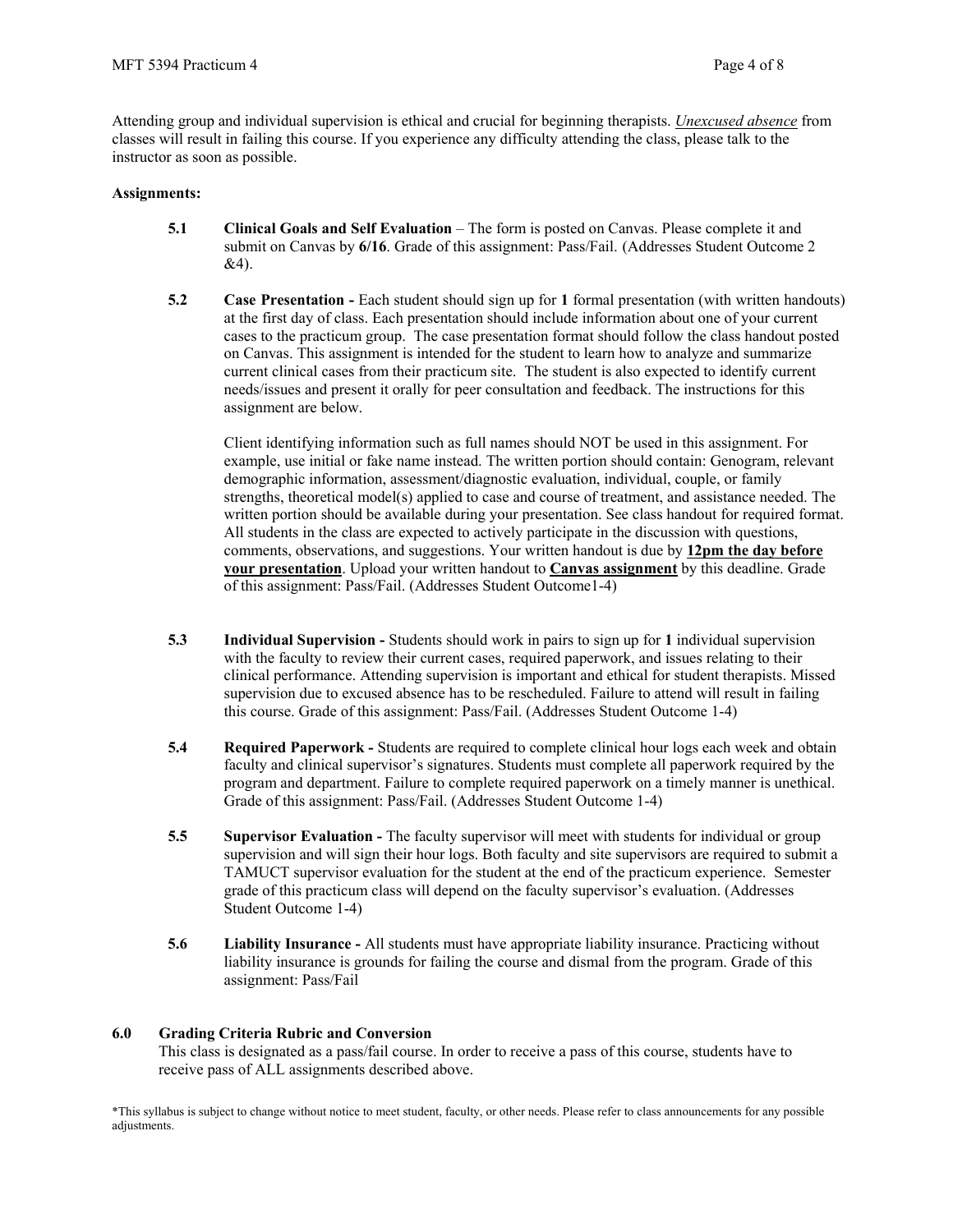If students have any concerns or difficulties completing the class tasks/assignments, please talk with the Professor at least *two weeks* before each deadline so that she can provide individualized assistance or discuss alternative assignments. In general, students receive oral or written feedback on their assignments within 1 month of their submission.

### **Posting of Grades**

Student grades will be posted on the Gradebook. Students should monitor their grade status.

- **7.0 Tentative Course Outline and Calendar:** Please see attached/Canvas posting.
- **8.0 Important University Dates:** Please see *<https://www.tamuct.edu/registrar/academic-calendar.html>*

## **TECHNOLOGY REQUIREMENTS AND SUPPORT**

### **Technology Requirements**

This course will use the A&M-Central Texas Instructure Canvas learning management system. **We strongly recommend the latest versions of Chrome or Firefox browsers. Canvas no longer supports any version of Internet Explorer.**

Logon to A&M-Central Texas Canvas [https://tamuct.instructure.com/] or access Canvas through the TAMUCT Online link in myCT [https://tamuct.onecampus.com/]. You will log in through our Microsoft portal.

Username: Your MyCT email address. Password: Your MyCT password

### **Canvas Support**

Use the Canvas Help link, located at the bottom of the left-hand menu, for issues with Canvas. You can select "Chat with Canvas Support," submit a support request through "Report a Problem," or call the Canvas support line: 1-844-757-0953.

For issues related to course content and requirements, contact your instructor.

#### **Online Proctored Testing**

A&M-Central Texas uses Proctorio for online identity verification and proctored testing. This service is provided at no direct cost to students. If the course requires identity verification or proctored testing, the technology requirements are: Any computer meeting the minimum computing requirements, plus web camera, speaker, and microphone (or headset). Proctorio also requires the Chrome web browser with their custom plug in.

#### **Other Technology Support**

For log-in problems, students should contact Help Desk Central, 24 hours a day, 7 days a week

Email: helpdesk@tamu.edu Phone: (254) 519-5466 Web Chat: [http://hdc.tamu.edu] Please let the support technician know you are an A&M-Central Texas student.

## **UNIVERSITY RESOURCES, PROCEDURES, AND GUIDELINES**

#### **Drop Policy**

If you discover that you need to drop this class, you must complete the Drop Request Dynamic Form through Warrior Web.

[https://federation.ngwebsolutions.com/sp/startSSO.ping?PartnerIdpId=https://eisprod.ec.tamuct.edu:443/samlsso&SpSessionAuthnAdapterId=tamuctDF&TargetResource=https%3a%2f%2fdynami cforms.ngwebsolutions.com%2fSubmit%2fStart%2f53b8369e-0502-4f36-be43-f02a4202f612].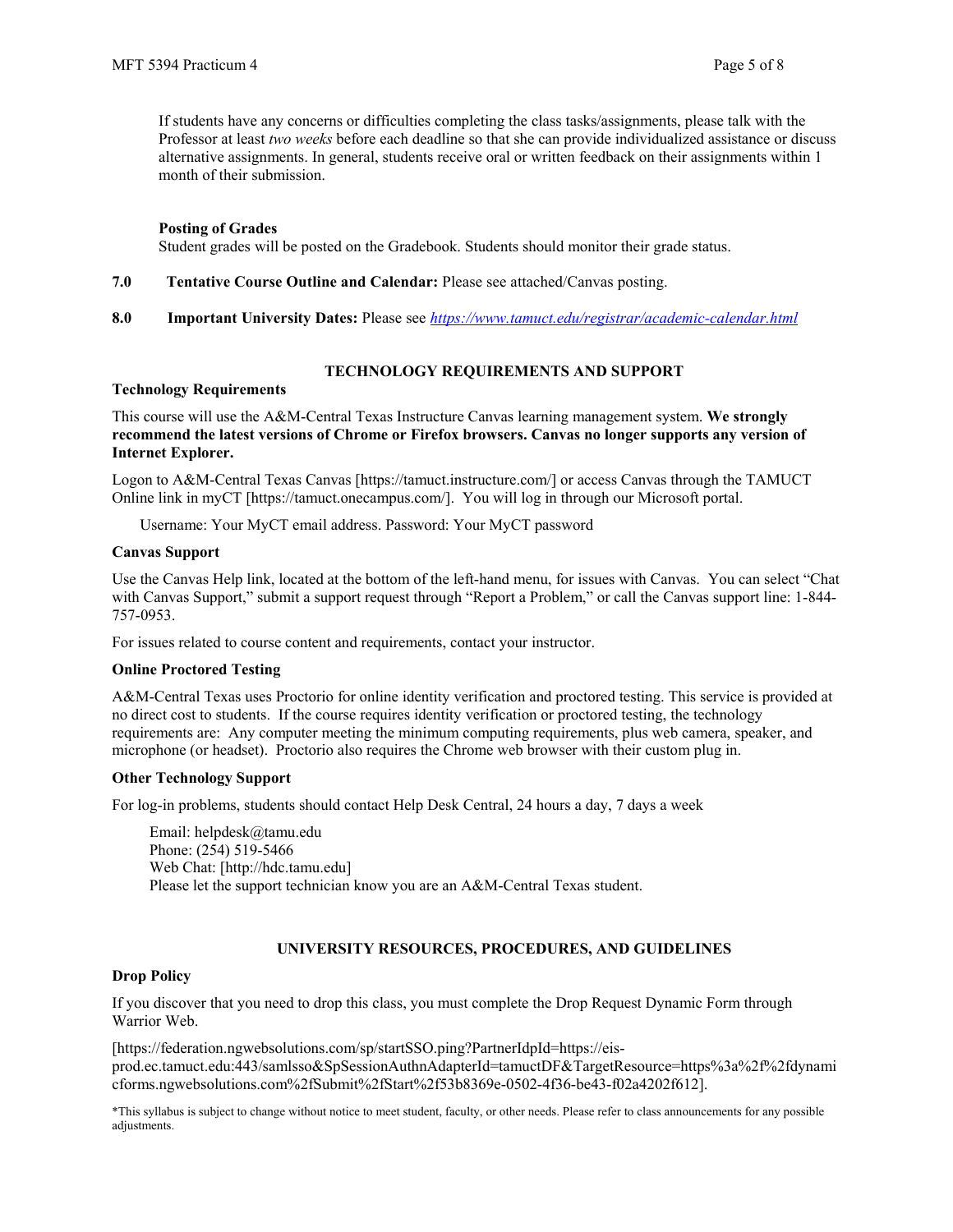Faculty cannot drop students; this is always the responsibility of the student. The Registrar's Office will provide a deadline on the Academic Calendar for which the form must be completed. Once you submit the completed form to the Registrar's Office, you must go into Warrior Web and confirm that you are no longer enrolled. If you still show as enrolled, FOLLOW-UP with the Registrar's Office immediately. You are to attend class until the procedure is complete to avoid penalty for absence. Should you miss the drop deadline or fail to follow the procedure, you will receive an F in the course, which may affect your financial aid and/or VA educational benefits.

### **Academic Integrity**

Texas A&M University-Central Texas values the integrity of the academic enterprise and strives for the highest standards of academic conduct. A&M-Central Texas expects its students, faculty, and staff to support the adherence to high standards of personal and scholarly conduct to preserve the honor and integrity of the creative community. Any deviation by students from this expectation may result in a failing grade for the assignment and potentially a failing grade for the course. All academic misconduct concerns will be referred to the Office of Student Conduct. When in doubt on collaboration, citation, or any issue, please contact your instructor before taking a course of action.

For more [information](https://nam04.safelinks.protection.outlook.com/?url=https%3A%2F%2Fwww.tamuct.edu%2Fstudent-affairs%2Fstudent-conduct.html&data=04%7C01%7Clisa.bunkowski%40tamuct.edu%7Ccfb6e486f24745f53e1a08d910055cb2%7C9eed4e3000f744849ff193ad8005acec%7C0%7C0%7C637558437485252160%7CUnknown%7CTWFpbGZsb3d8eyJWIjoiMC4wLjAwMDAiLCJQIjoiV2luMzIiLCJBTiI6Ik1haWwiLCJXVCI6Mn0%3D%7C1000&sdata=yjftDEVHvLX%2FhM%2FcFU0B99krV1RgEWR%2BJ%2BhvtoR6TYk%3D&reserved=0) regarding the Student Conduct process, [https://www.tamuct.edu/student-affairs/studentconduct.html].

If you know of potential honor violations by other students, you may [submit](https://nam04.safelinks.protection.outlook.com/?url=https%3A%2F%2Fcm.maxient.com%2Freportingform.php%3FTAMUCentralTexas%26layout_id%3D0&data=04%7C01%7Clisa.bunkowski%40tamuct.edu%7Ccfb6e486f24745f53e1a08d910055cb2%7C9eed4e3000f744849ff193ad8005acec%7C0%7C0%7C637558437485262157%7CUnknown%7CTWFpbGZsb3d8eyJWIjoiMC4wLjAwMDAiLCJQIjoiV2luMzIiLCJBTiI6Ik1haWwiLCJXVCI6Mn0%3D%7C1000&sdata=CXGkOa6uPDPX1IMZ87z3aZDq2n91xfHKu4MMS43Ejjk%3D&reserved=0) a report, [https://cm.maxient.com/reportingform.php?TAMUCentralTexas&layout\_id=0].

### **Academic Accommodations**

At Texas A&M University-Central Texas, we value an inclusive learning environment where every student has an equal chance to succeed and has the right to a barrier-free education. The Warrior Center for Student Success, Equity and Inclusion is responsible for ensuring that students with a disability receive equal access to the university's programs, services and activities. If you believe you have a disability requiring reasonable accommodations, please contact the Office of Access and Inclusion, WH-212; or call (254) 501-5836. Any information you provide is private and confidential and will be treated as such.

For more information, please visit our Access & Inclusion Canvas page (log-in required) [https://tamuct.instructure.com/courses/717]

#### **Important information for Pregnant and/or Parenting Students**

Texas A&M University-Central Texas supports students who are pregnant and/or parenting. In accordance with requirements of Title IX and related guidance from US Department of Education's Office of Civil Rights, the Dean of Student Affairs' Office can assist students who are pregnant and/or parenting in seeking accommodations related to pregnancy and/or parenting. Students should seek out assistance as early in the pregnancy as possible. For more information, please visit Student Affairs [https://www.tamuct.edu/student-affairs/pregnant-and-parentingstudents.html]. Students may also contact the institution's Title IX Coordinator. If you would like to read more about these requirements and guidelines online, please visit the website [http://www2.ed.gov/about/offices/list/ocr/docs/pregnancy.pdf].

Title IX of the Education Amendments Act of 1972 prohibits discrimination on the basis of sex and gender– including pregnancy, parenting, and all related conditions. A&M-Central Texas is able to provide flexible and individualized reasonable accommodation to pregnant and parenting students. All pregnant and parenting students should contact the Associate Dean in the Division of Student Affairs at (254) 501-5909 to seek out assistance. Students may also contact the University's Title IX Coordinator.

## **Tutoring**

Tutoring is available to all A&M-Central Texas students, both virtually and in-person. Student success coaching is available online upon request.

\*This syllabus is subject to change without notice to meet student, faculty, or other needs. Please refer to class announcements for any possible adjustments. If you have a question, are interested in becoming a tutor, or in need of success coaching contact the Warrior Center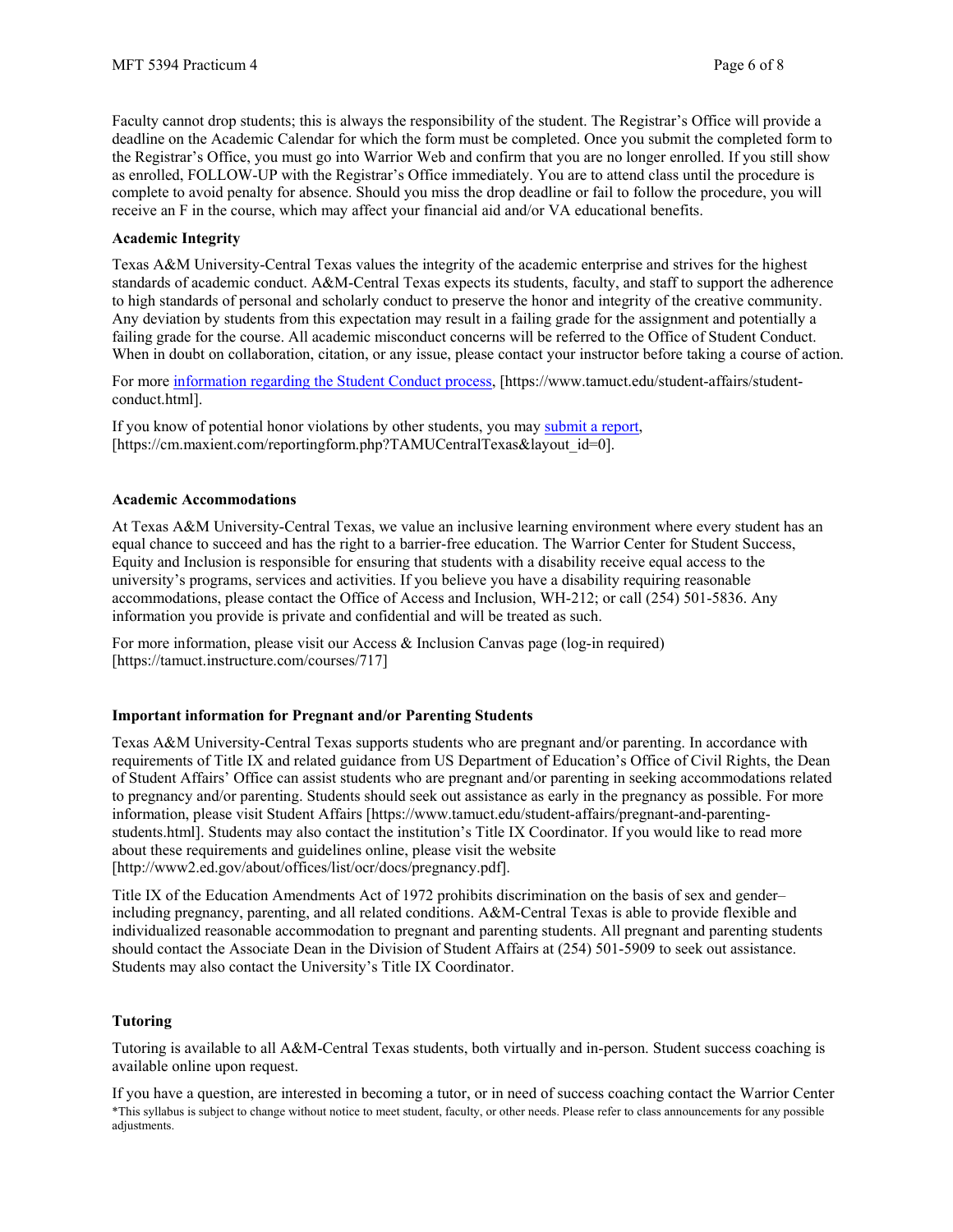for Student Success, Equity and Inclusion at (254) 501-5836, visit the Warrior Center at 212 Warrior Hall, or by emailing WarriorCenter@tamuct.edu.

To schedule tutoring sessions and view tutor availability, please visit Tutor Matching Services [https://tutormatchingservice.com/TAMUCT] or visit the Tutoring Center in 111 Warrior Hall.

Chat live with a remote tutor 24/7 for almost any subject from on your computer! Tutor.com is an online tutoring platform that enables A&M-Central Texas students to log in and receive online tutoring support at no additional cost. This tool provides tutoring in over 40 subject areas except writing support. Access Tutor.com through Canvas.

## **University Writing Center**

Located in Warrior Hall 416, the University Writing Center (UWC) at Texas A&M University–Central Texas (A&M–Central Texas) is a free service open to all A&M–Central Texas students. For the Summer 2022 semester, the hours of operation are from 10:00 a.m.-4:00 p.m. Monday thru Thursday in Warrior Hall 416 (with online tutoring available every hour as well) with satellite hours available online only Monday thru Thursday from 6:00- 9:00 p.m. and most Saturdays from 12:00-3:00 p.m.

Tutors are prepared to help writers of all levels and abilities at any stage of the writing process. While tutors will not write, edit, or grade papers, they will assist students in developing more effective composing practices. By providing a practice audience for students' ideas and writing, our tutors highlight the ways in which they read and interpret students' texts, offering guidance and support throughout the various stages of the writing process. In addition, students may work independently in the UWC by checking out a laptop that runs the Microsoft Office suite and connects to WIFI, or by consulting our resources on writing, including all of the relevant style guides. Whether you need help brainstorming ideas, organizing an essay, proofreading, understanding proper citation practices, or just want a quiet place to work, the UWC is here to help!

Students may arrange a one-to-one session with a trained and experienced writing tutor by making an appointment via WCOnline at [https://tamuct.mywconline.com/]. In addition, you can email Dr. Bruce Bowles Jr. at bruce.bowles@tamuct.edu if you have any questions about the UWC, need any assistance with scheduling, or would like to schedule a recurring appointment with your favorite tutor.

## **University Library**

The University Library provides many services in support of research across campus and at a distance. We offer over 200 electronic databases containing approximately 400,000 eBooks and 82,000 journals, in addition to the 96,000 items in our print collection, which can be mailed to students who live more than 50 miles from campus. Research guides for each subject taught at A&M-Central Texas are available through our website to help students navigate these resources. On campus, the library offers technology including cameras, laptops, microphones, webcams, and digital sound recorders.

Research assistance from a librarian is also available 24 hours a day through our online chat service, and at the reference desk when the library is open. Research sessions can be scheduled for more comprehensive assistance, and may take place virtually through WebEx, Microsoft Teams or in-person at the library. Schedule an appointment here [https://tamuct.libcal.com/appointments/?g=6956]. Assistance may cover many topics, including how to find articles in peer-reviewed journals, how to cite resources, and how to piece together research for written assignments. Our 27,000-square-foot facility on the A&M-Central Texas main campus includes student lounges, private study rooms, group work spaces, computer labs, family areas suitable for all ages, and many other features. Services such as interlibrary loan, TexShare, binding, and laminating are available. The library frequently offers workshops, tours, readings, and other events. For more information, please visit our Library website [http://tamuct.libguides.com/index].

## **A Note about Sexual Violence at A&M-Central Texas**

\*This syllabus is subject to change without notice to meet student, faculty, or other needs. Please refer to class announcements for any possible adjustments. Sexual violence is a serious safety, social justice, and public health issue. The university offers support for anyone